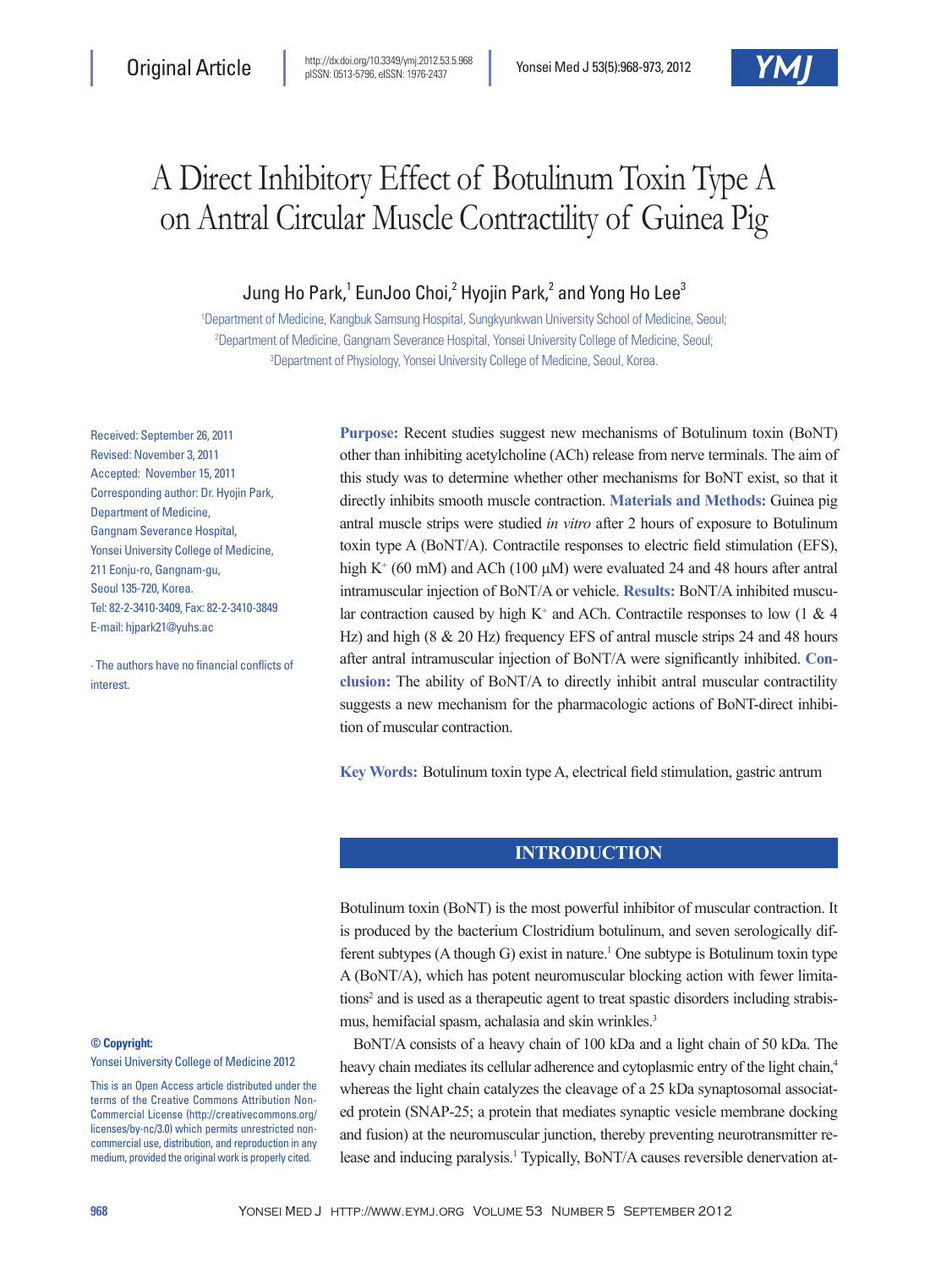rophy. Its clinical effect starts 24 to 72 hours after administration of toxin and lasts for 2-6 months.2

Recently, SNAP-25, a substrate for BoNT/A, was found in the smooth muscle of feline esophagus<sup>5</sup> and it inhibited potassium currents in functional studies of circular smooth muscle cells.<sup>6</sup> This suggests a role for SNAP-25 in regulating muscle contractility and the possibility of a novel mechanism for BoNT. Actually, this novel mechanism was previously suggested in an *in vitro* study.7 A higher concentration of BoNT/A (10 U/mL) directly inhibited smooth muscle contractility, whereas at a lower concentration (2 U/mL) it inhibited acetylcholine (Ach) release from cholinergic nerves without affecting Ach-induced contractions. In that study, however, muscle strips were studied after 6 hours of exposure to high dose BoNT, instead of using a clinically important method, direct injection. Also, only short-term effects of BoNT were evaluated.

Therefore, the aims of our present study were 1) to determine whether other mechanisms for BoNT exist, especially direct inhibition of smooth muscle contractions and 2) to evaluate changes in the effects of BoNT on muscular contractility over time.

# **MATERIALS AND METHODS**

#### **Antral muscle strip preparation**

Guinea pigs, weighing 300-350 g, were used for the study. Guinea pigs were killed by anesthesia using intraperitoneal injection of pentobarbital sodium 35-40 mg/kg and decapitation. The stomachs were removed, opened along the longitudinal axis, and rinsed with Krebs-Hanseleite buffer (in mM: 120 NaCl, 4.6 KCl, 2.5 CaCl2, 1.2 MgCl2, 22 NaH-CO<sub>3</sub>, 1.2 NaH<sub>2</sub>PO<sub>4</sub>, and 11.5 glucose, oxygenated with 95%  $O<sub>2</sub>$ -5%  $CO<sub>2</sub>$ , pH 7.4). The mucosa was removed from the antrum. Antral circular muscle strips were prepared and suspended in 5 mL organ baths. Muscle tension was measured along the circular muscle direction using an isometric force transducer (BIOPAC TSD 105; BIOPAC system, Inc., Santa Barbara, CA, USA). Muscle strips were suspended between platinum electrodes placed adjacent and parallel to the long axis of the muscle strip. Electrodes were connected to an electric stimulator (model S88K, Grass Instruments, Quincy, MA, USA). After 2 hours of equilibration period, contractile force was measured. The experimental procedures were conducted in accordance with the guidelines of the University of Yonsei Animal Care and Use Committee.

# **Antral intramuscular injection of BoNT/A & muscle strip preparation**

Guinea pigs were anesthetized with intraperitoneal injections of pentobarbital (35-40 mg/kg). A short abdominal incision was made, and the antrum of the stomach was isolated. Guinea pigs were injected with BoNT/A using a 27G needle. A total of 4 & 10 U of BoNT/A were diluted in 1 mL of saline and injected subserosally into the four cardinal points of the antrum: on the small and large curve, and on the posterior and anterior wall  $(1 \& 2.5 \text{ U} \text{ in each } 0.25 \text{ mL})$ injection, BoNT/A group). The control animals were anesthetized and laparotomized, but injected with saline. At 24 and 48 hours after injection of BoNT/A, antral muscle strips from control guinea pigs were prepared by exactly the same way as described previously.

#### **Experimental protocols**

Muscle strips were studied *in vitro* for their contractile responses to electrical field stimulation (EFS), high  $K^+$  (60 mM) and ACh (100 μM). First, BoNT/A was added in concentrations of 2, 4, or 10 U. EFS (4 Hz, 60 s) was done every 30 min for 6 hours in the continued presence of BoNT in order to find the most effective concentration of BoNT/A for the inhibition of muscle contraction. Second, after induction of muscle contraction by high  $K^+$ , 10 U of BoNT/A was added to determine whether BoNT/A directly inhibits muscular contractility. Third, EFS at 1, 4, 8, or 20 Hz, 100 V, 0.5-ms pulse width duration (square wave), and 60 s train duration was done (1 and 4 Hz for activation of the intrinsic nerves; 8 and 20 Hz for the direct stimulation of muscle contraction). N-nitro-L-arginine methyl ester (L-NAME; 100 μM) was added to inhibit nitric oxide (NO)-mediated relaxation. After measuring initial control responses to EFS and ACh 100 μM, the same experiment was repeated with the addition of BoNT/A (10 U). Fourth, contractile responses to EFS were measured with antral muscle strips excised 24 and 48 hours after antral intramuscular injection of BoNT/A.

#### **Histological examination**

Antral muscle strips around the BoNT/A injection site were removed and immersed in 10% formalin for 6 hours. After fixation, tissues were embedded in paraffin, and 5 μm sections were stained with hematoxylin and eosin. Pathologic changes in the injected area were compared with those of controls under light microscopy.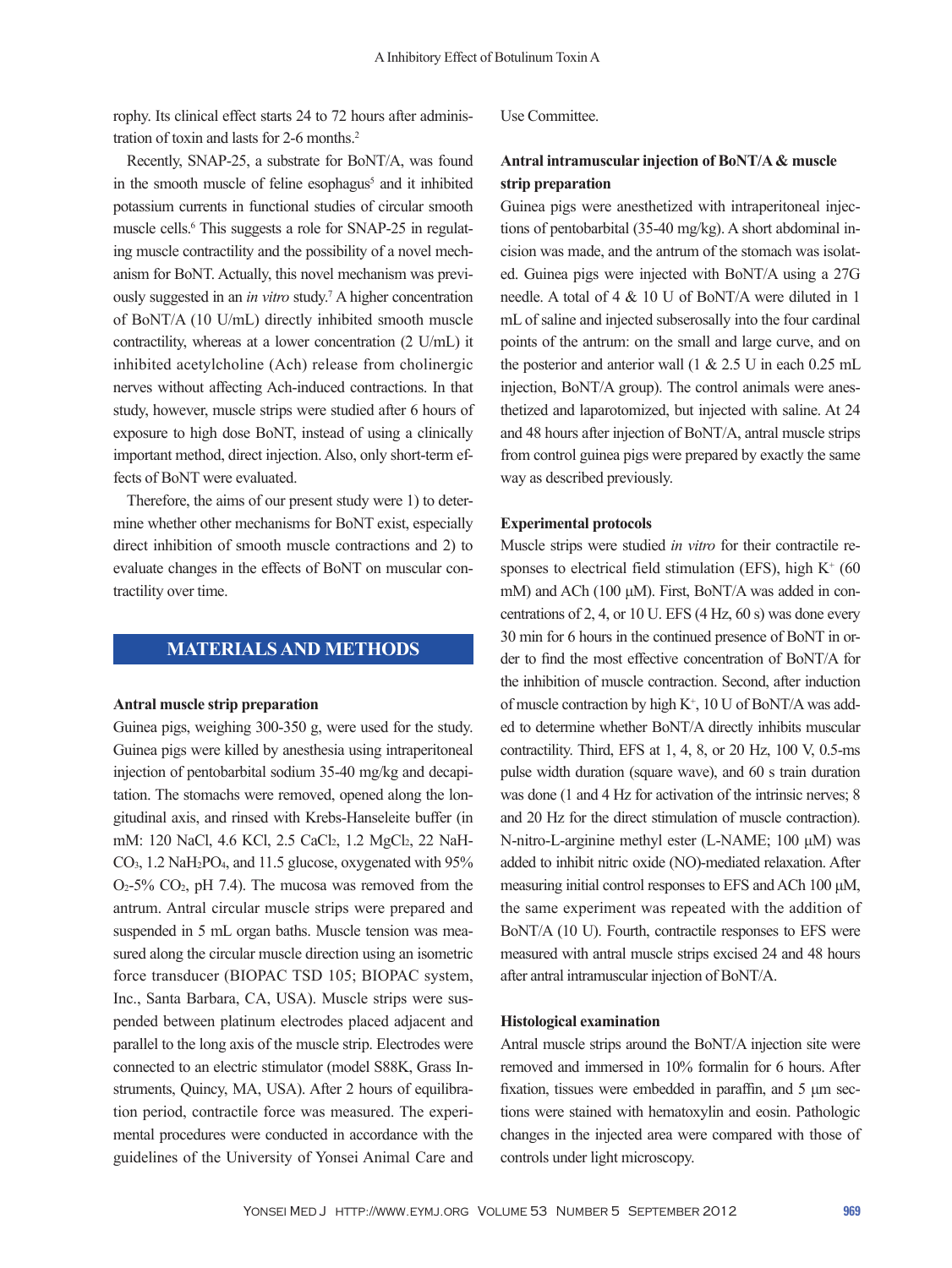

### **Data analysis**

Contractile responses were expressed as kg/cm<sup>2</sup>. All data









**Fig. 3.** Effect of L-NAME and BoNT/A on muscle contractions induced by EFS. The addition of L-NAME (100 μM) increased contractile responses to EFS (*p*>0.05). When L-NAME (100 μM) and BoNT/A (10 U) were both applied to the muscle strips, there was a slight decrease of in EFS-induced muscle contractions (EFS at 1, 4, 8, or 20 Hz; *p*>0.05). L-NAME, N-nitro-Larginine methyl ester; EFS, electrical field stimulation.

are presented as mean±SEM. The Mann-Whitney U test was used to compare 2 groups. One-way ANOVA was used for 3 or more groups.  $p<0.05$  was considered to indicate a significant difference.

# **RESULTS**

# **Effect of various concentrations of BoNT/A on muscular contractions to EFS**

BoNT/A reduced EFS-induced contractions in a concentration-dependent fashion. In normal Krebs solution, EFS (4 Hz, 60 s) induced contractions of muscle strips  $(0.64\pm0.18)$  $kg/cm<sup>2</sup>$ ) (n=7). Addition of 2, 4, or 10 U of BoNT/A decreased EFS-induced contractile responses to 0.52±0.14, 0.43±0.12 and 0.34±0.15 kg/cm<sup>2</sup> (n=7, p<0.05), respectively (Fig. 1). Ten U of BoNT/A was the most effective dose for the inhibition of muscle contraction.

# **Effect of BoNT/A on muscle contractions in response to high K+**

BoNT/A had an inhibitory effect on muscular contractility induced by high  $K^+$ . High  $K^+$  depolarizes the smooth muscle cell membrane and opens voltage-dependent calcium channels, which results in an influx of extracellular calcium and an activation of contractile machinery.8,9 In this study, high K<sup>+</sup> (60 mM) induced a considerable muscle contraction  $(2.65 \pm 0.75 \text{ kg/cm}^2)$  (n=4), and this contractile response was substantially reduced (-47%) by BoNT/A (10 U) to 1.39±0.37 kg/cm2 (n=4, *p*<0.05) (Fig. 2).

# **Effect of L-NAME and BoNT/A on muscle contractions induced by EFS**

BoNT/A decreased EFS-induced muscle contractions (1 and 4 Hz for the activation of intrinsic nerves; 8 and 20 Hz for the direct stimulation of muscle contraction). The addition of L-NAME (100 μM) increased contractile responses to EFS ( $n=4$ ,  $p>0.05$ ). When both L-NAME (100  $\mu$ M) and BoNT/A (10 U) were applied to the muscle strips, there was no significant change in EFS-induced muscle contractions (EFS at 1, 4, 8, or 20 Hz) (n=4, *p*>0.05) (Fig. 3).

# **Effect of L-NAME and BoNT/A on muscle contractions to Ach**

BoNT/A caused a significant decrease in muscular contractions in response to ACh. The addition of L-NAME (100 μM) increased contractile responses to Ach (100 μM) (n=4,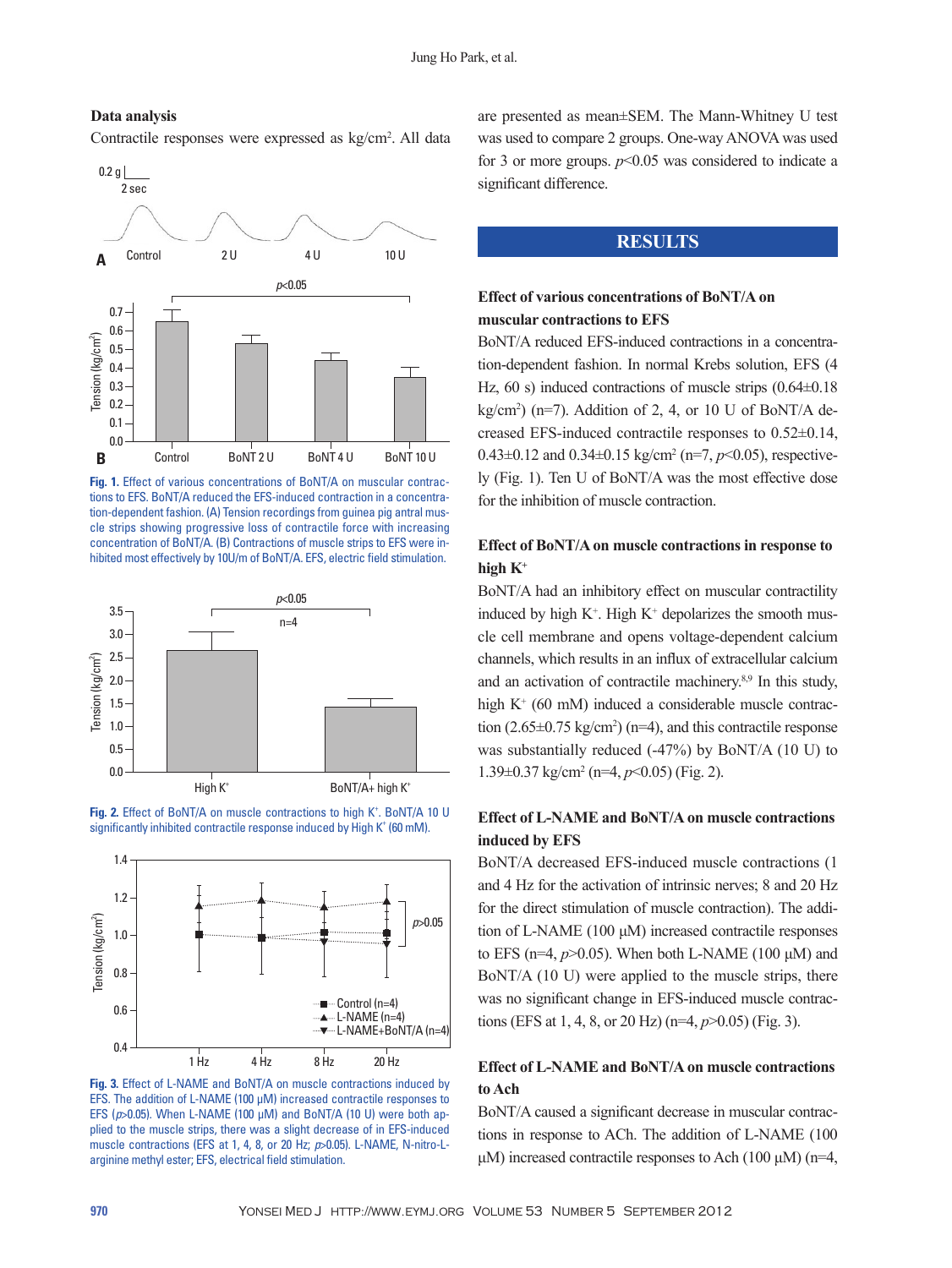$p > 0.05$ ). However, when both L-NAME (100  $\mu$ M) and BoNT/A (10 U) were applied to muscular strips, there was a significant decrease in muscle contraction in response to ACh (n=4, *p*<0.05) (Fig. 4).

## **Contractile responses to EFS of antral muscle strips excised 24 and 48 hours after injection of BoNT/A**

At 24 hours after antral intramuscular injection of BoNT/A  $(4 \& 10 \text{ U})$ , there was a significant decrease in muscular contraction in response to EFS (1, 4, 8, or 20 Hz, respectively; n=4, *p*<0.05). However, no significant difference was found between EFS-induced contractile responses in the presence of BoNT/A (4 and 10 U;  $n=4$ ,  $p>0.05$ ).

At 48 hours after the injection of BoNT/A, overall contractile responses to EFS were slightly enhanced compared to 24 hours. Muscular contractions in response to EFS were



**Fig. 4.** Effect of L-NAME and BoNT/A on muscular contractions to ACh. The addition of L-NAME (100 μM) increased (*p*>0.05) contractile responses to Ach (100 μM). However, when L-NAME (100 μM) and BoNT/A (10 U) were both applied to muscular strips, there was a significant decrease in muscle contraction in response to ACh (*p*<0.05). L-NAME, N-nitro-L-arginine methyl ester; ACh, acetylcholine.

Muscle contraction tension (kg/cm $^2$ 

 $\widehat{\phantom{m}}$ 

0.45 1.00  $\widehat{\phantom{m}}$ 0.95 0.40 Muscle contraction tension (kg/cm $^2$ 0.90 0.35 0.85 *p*<0.05 0.30 0.80 0.75 0.25 0.70 0.20 0.65 0.15 0.60 0.55 0.10 Muscle 0.50 0.05 0.45  $0.00$   $\longrightarrow$  0.40 1 Hz 4 Hz 8 Hz 20 Hz 1 Hz 4 Hz 8 Hz 20 Hz **A** Control 24 hr (n=4) BoNT/A 4 U (n=4) BoNT/A 10 U (n=4) **B** Control 48 hr (n=4) BoNT/A 4 U (n=4) BoNT/A 10 U (n=4)

significantly decreased (at 1, 4, 8, or 20 Hz, respectively; n=4, *p*<0.05). However, no significant difference existed between contractile responses to EFS in the presence of BoNT/A (4 or 10 U; n=4, *p*>0.05) (Fig. 5).

# **Pathologic changes in antral muscle strips taken 24 and 48 hours after antral intramuscular injection of BoNT/A**

There were no pathologic changes in the muscular strips taken 24 and 48 hours after the injection of BoNT/A 4 U. However, in case of injection with BoNT/A 10 U, intramuscular hemorrhage and infiltration of inflammatory cells were detected (Fig. 6).

# **DISCUSSION**

In this study, we tried to acquire evidence of direct inhibition of muscular contraction by BoNT. At BoNT/A concentrations of 4 & 10 U, contractile responses of smooth muscle strips to low  $(1 \& 4 Hz)$  and high  $(8 \& 20 Hz)$  frequency EFS were significantly inhibited, and these effects lasted for at least 48 hours. Also, BoNT/A inhibited muscular contractions caused by high  $K^+$  and ACh. Considering that high K+ depolarizes the smooth muscle cell membrane and activates muscle contractions, these results suggest a possibility of a novel mechanism for BoNT/A-direct inhibition of muscle contraction.

NO is involved in both short-lasting and sustained non adrenergic non cholinergic relaxation.10 In the present study, pretreatment with L-NAME inhibited NO-mediated relaxation and considerably increased contractile response

Fig. 5. Contractile responses to EFS of antral muscle strips excised 24 and 48 hours after injection of BoNT/A. (A) At 24 hours after intragastric injection of BoNT/A (4 & 10 U), there was a significant decrease in muscular contraction in response to EFS (1, 4, 8, or 20 Hz; *p*<0.05). However, no significant difference was found between EFS-induced contractile responses in the presence of BoNT/A (4 and 10 U;  $p$ >0.05). (B) At 48 hours after injection of BoNT/A, overall contractile responses to EFS were slightly enhanced compared to 24 hours. Muscular contractions in response to EFS were significantly decreased (*p*<0.05). No significant difference existed between contractile responses to EFS in the presence of BoNT/A (4 or 10 U; *p*>0.05). EFS, electric field stimulation.

*p*<0.05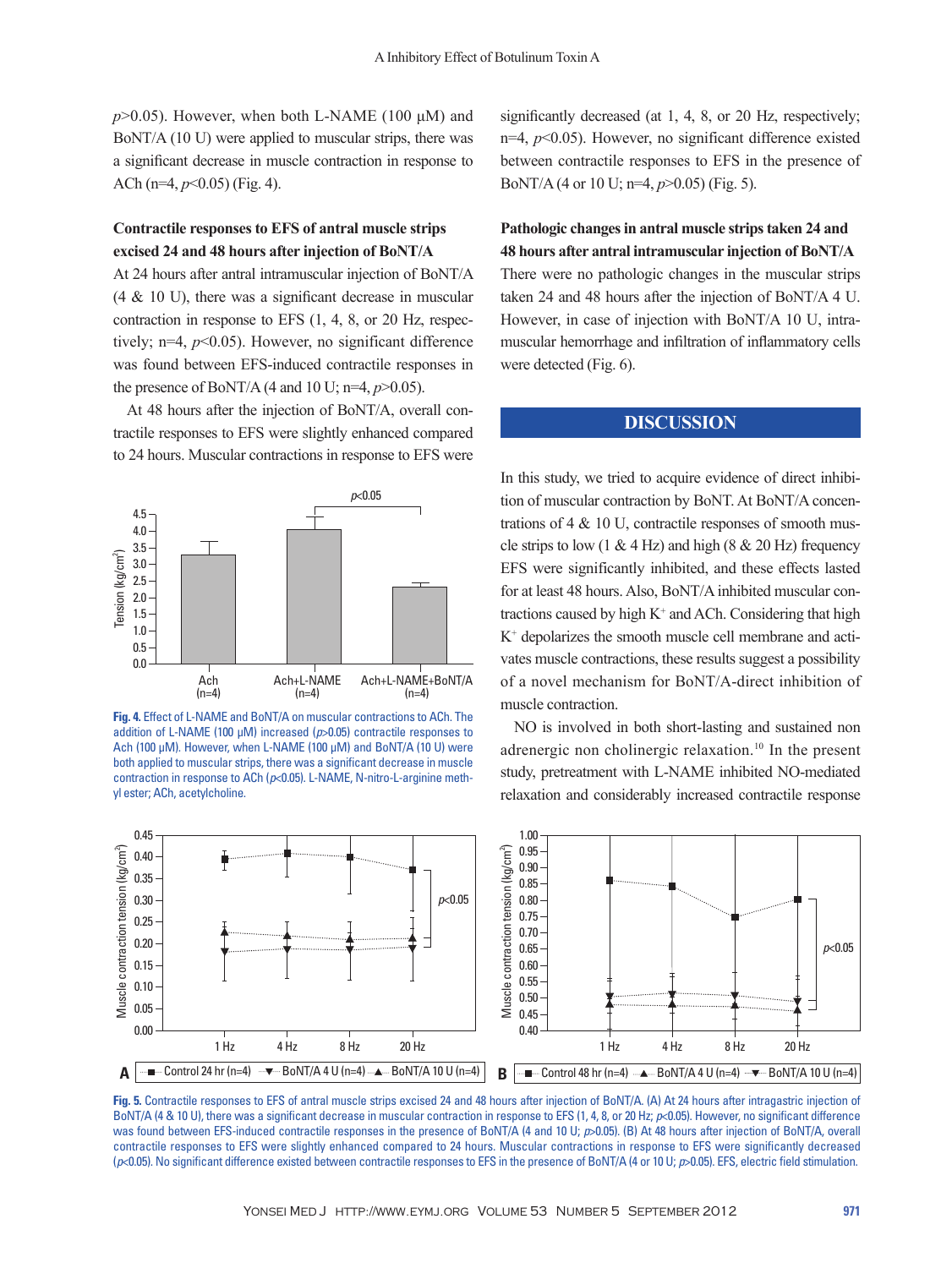

**Fig. 6.** Pathologic changes in antral muscle strips taken 24 and 48 hours after intragastric injection of 10 U BoNT/A. Intramuscular hemorrhage and infiltration of inflammatory cells were detected in the muscle strips taken 24 (A) and 48 (B) hours after injection of BoNT/A (H&E stain, A: ×400, B: ×100).

to EFS and ACh. Furthermore, addition of BoNT/A and L-NAME notably decreased muscle contractions in response to ACh. In contrast, the inhibition of contractile responses to EFS when induced by BoNT/A and L-NAME was not significant. It is, therefore, possible that muscle strips might be in poor condition after 2 hours' incubation, or muscle contraction to low & high frequency EFS may not be strong enough to show a profound BoNT/A-induced decrease in muscle tone when compared with the contractile response to ACh and High K<sup>+</sup>.

The classical mechanism for BoNT is to inhibit ACh release from cholinergic nerves. Recently, several studies have suggested the possibility of other mechanisms of action of BoNT. In addition to be a local muscle relaxant, BoNT appears to act at the level of central nervous system.11,12 BoNT can also alleviate pain by interacting with several other neuronal signaling pathways such as those triggered by substance P, glutamate, and calcitonin gene related peptide.<sup>13,14</sup> BoNT/A selectively degrades SNAP-25, a protein required for vesicle fusion, thereby preventing neurosecretory vesicles from fusing with the nerve membrane.15 Interestingly, SNAP-25 also exists in esophageal smooth muscle and inhibits outward potassium currents. Therefore, if SNAP-25 is cleaved by BoNT/A, esophageal smooth muscle tone would be decreased by hyperpolarization of the membrane.<sup>6</sup> This might be the mechanism for direct inhibition of muscle contraction by BoNT/A. However, whether SNAP-25 exists in stomach smooth muscle cell of guinea pig, or whether BoNT/A can enter smooth muscle cells is not yet certain. These points need to be verified in future studies.

Nowadays, BoNT/A is used therapeutically for a variety of spastic disorders of gastrointestinal smooth muscle. Injection of BoNT into the lower esophageal sphincter has been shown to reduce the symptoms of achalasia (dysphasia, regurgitation, and chest pain), decrease lower esophageal sphincter pressure, and improve esophageal emptying, compared with the injection of placebo.16,17 BoNT injection into the internal or external anal sphincter causes relaxation of the anal sphincters, enhances microcirculation at the fissure site, and promotes fissure healing.<sup>18,19</sup> Most of these studies evaluated results by symptom control and improvements in manometric findings, whereas few studies have directly investigated changes in muscle tone and mechanism of action over time. Typically, a 24 to 72 hour delay exists between the administration of toxin and the onset of clinical effects.2 Even though the delay in onset of clinical effects is not fully understood, the delay could be related to either a delayed or protracted effect of the protease on substrate metabolism, or to proximal spread of the toxin to the central nervous system.20 However, in this study, the onset of effects occurred at least 24 hours after the injection of BoNT/ A. Furthermore, it took BoNT/A only 2 hours to induce relaxation of muscle strips. Therefore, BoNT/A might have a different mechanism of action to relieve symptoms caused by various diseases, instead of simple relaxation of muscle. Also, the onset of BoNT/A effects might depend on the amount of BoNT/A: a relatively large amount of BoNT/A could have a fast direct effect on muscle and nerve, while small amounts might take a longer time for diffusion and can not induce direct inhibition of muscular contractility.

Interestingly, muscle strips taken 24 & 48 hour after the injection of BoNT/A were not responsive to high frequency EFS. These results indicate that BoNT/A directly inhibits muscular contractility, and it is possible that other factors affected muscle tone after surgery. For example, post operative ileus of the stomach could be responsible for decreased contractile responses to EFS. However, given that controls also underwent post operative ileus after surgery, the con